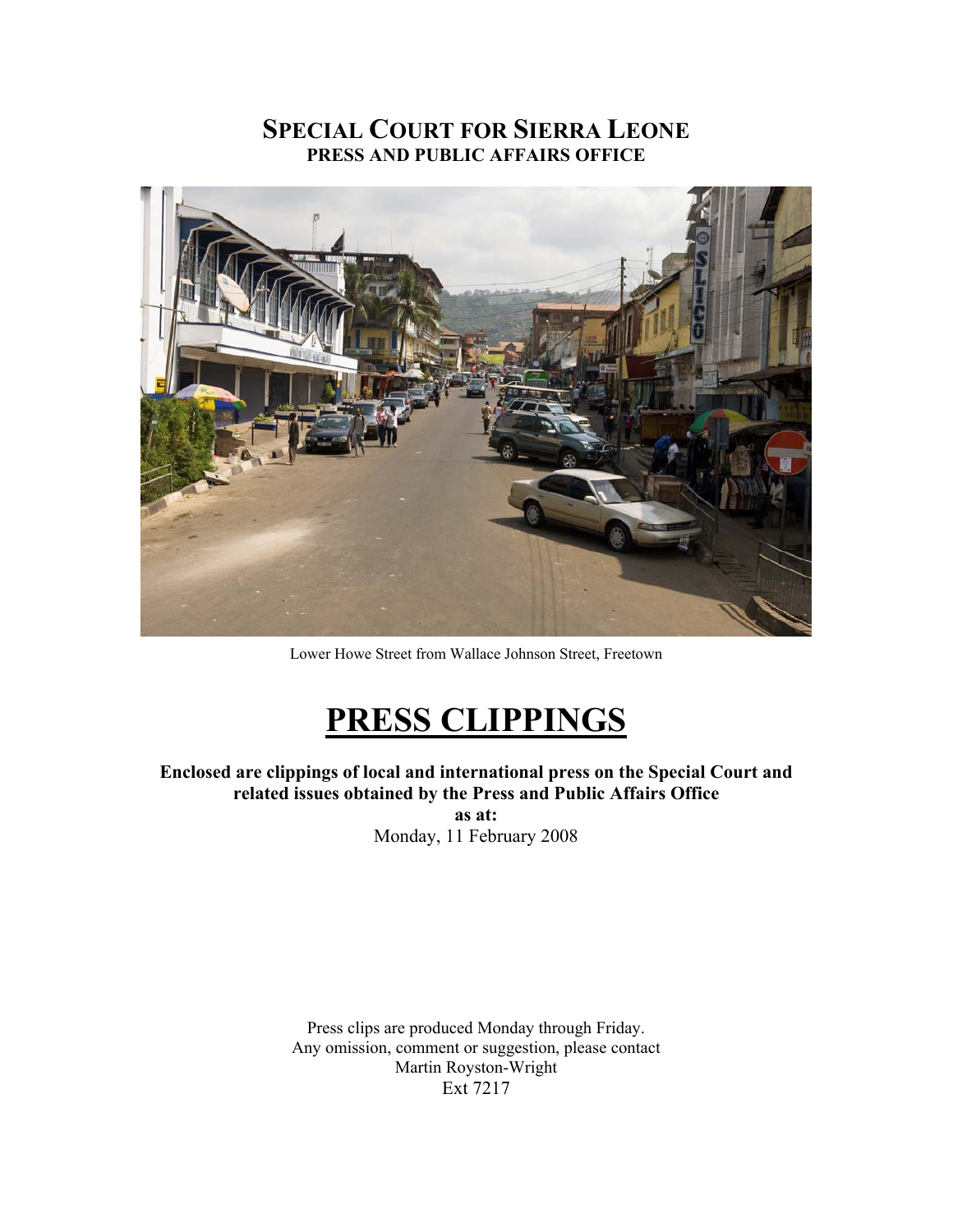| <b>Local News</b>                                                     |              |
|-----------------------------------------------------------------------|--------------|
| War Amputees Receive Computers / Standard Times                       | Page 3       |
| Norman's Families May be Dragged to Court / Equity                    | Page 4       |
| <b>International News</b>                                             |              |
| Gambian Former Rebel Tells the Court <i>BBC World Service Trust</i>   | Page 5       |
| Former Liberian President Taylor's Imprint Still Felt in Guinea / VOA | Pages 6-8    |
| UNMIL Public Information Office Complete Media Summaries / UNMIL      | Pages $9-10$ |
| TRC On Doe's Family Claim, Other Issues / The Inquirer                | Page 11      |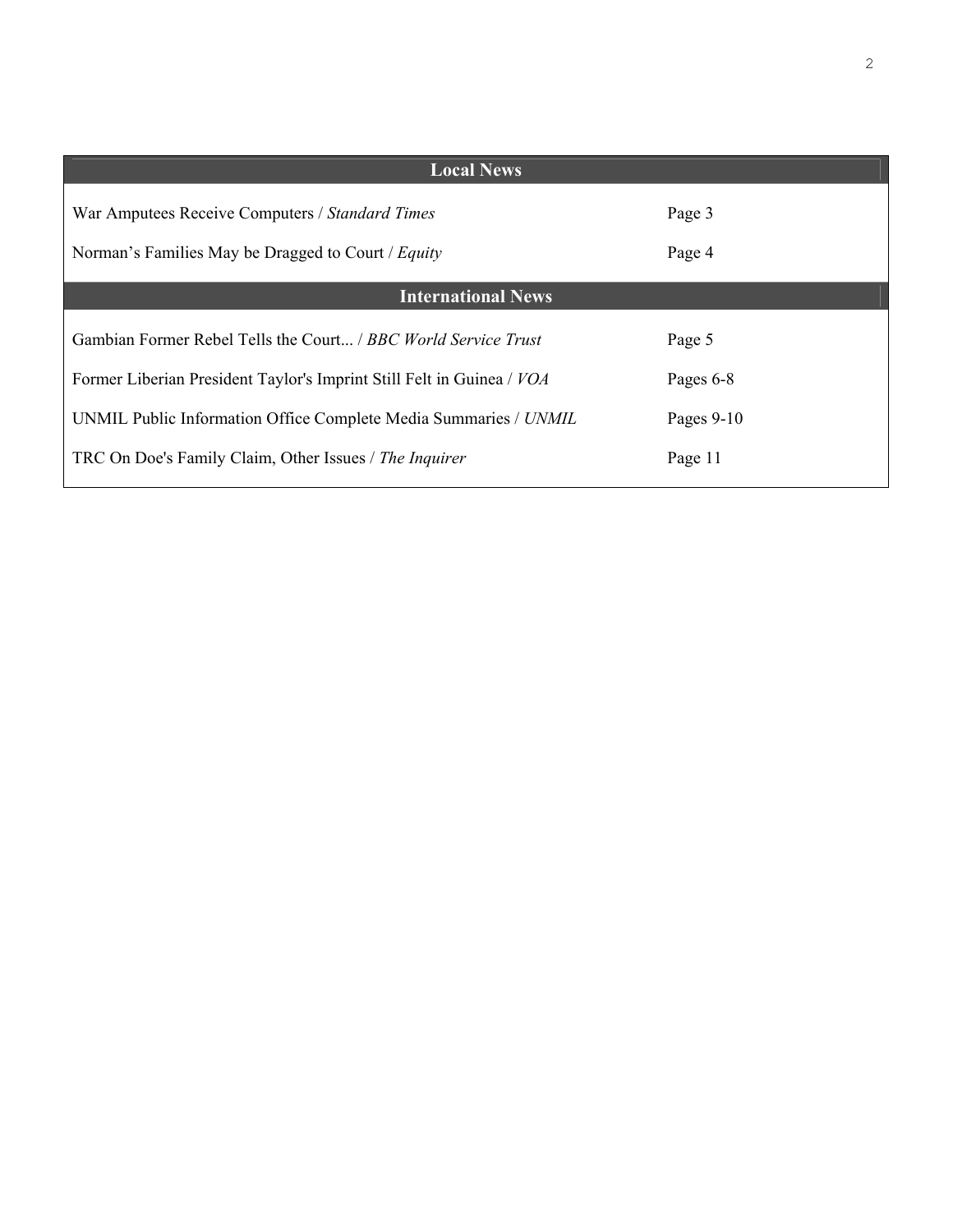**Standard Times** Monday, 11 February 2008

# War amputees receive computers

A non governmental organization, Sierra Unite-Sierra Leone in collaboration with her sister organization based in Australia, has implemented the distribution of a consignment of used clothing, toys, books and computers to amputee camps in the Western area.

In a colourful ceremony held last Thursday, 31st February, 2008, the organization distributed to several camps including Grafton resettlement, Jui Kobba Town resettlement, Hastings resettlement. Benguema Road Resettlement, 555 Camp Waterloo, Newton Amputee and War Wounded Resettlement Waterloo and Ahmadiyya Agriculture Secondary School Newton.

Addressing beneficiaries at the various resettlement camps, the Coordinator for Sierra Unite-Sierra Leone, Mr. Alusine Osaio Kamara, who is also the Safety Manager of the Sierra Leone Ports Authority, disclosed that such a wonderful venture was the idea of Sierra Leoneans.

He said the gesture is a humanitarian one and promised to continue helping needy Sierra

Leoneans especially those who were severely affected by the eleven-years brutal rebel war in the country.

Mr. Kamara further said that he did not dismiss extending this assistance to other Sierra Leoneans especially the youth but insisted that the organization's initial target group for now is for the war affected persons.

The Coordinator went on to thank the Chairman Mr. Murray Kanneh, a Sierra Leonean based in Australia for the great initiative hoping that they will continue to help the needy Sierra Leoneans.

Mr. Kamara commonly called Scorpion; expressed thanks and appreciation for the great honored and confidence imposed to him and vowed that the rightful beneficiaries will benefit from the items donated to them.

One of the beneficiaries, Mr. Thomas Cole, a Senior Teacher of Ahmadiyya Agricultural Secondary Newton, thanked the organizers for their supports and assistance adding that he hoped the organization will continue to assist them.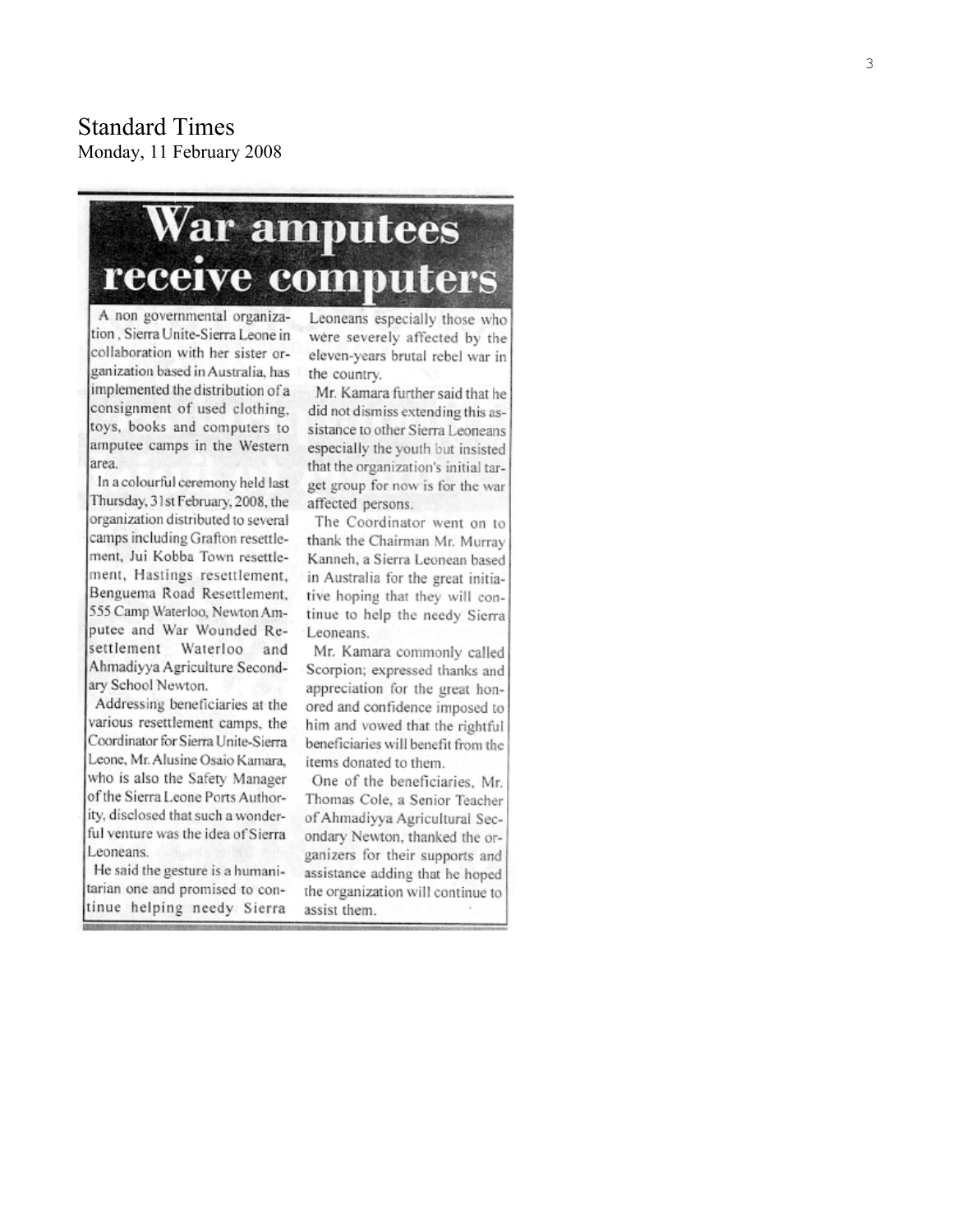#### Equity Monday, 11 February 2008

# Norman's families be dragged Forces and Mr. Charles Moiwo district.

BY MOHAMED KAI A former Officer-in-Charge, now Local Unit Commander, Mr. Abdul Kallay, has vowed to drag the family of the late Chief. Sain Hinga Norman to court in connection with a house he sold under duress to the late man.

Recounting his ordeal to this paper recently, Mr. Kallay explained that in 2000 he was the Officer-in-Charge of one Police Station in Bo and was working in collaboration with Chief Norman who was then the Head of the Civil Defence on security matters in the Bo

Mr. Kallay alleged that he was arrested and detained at the Pademba Road Prisons for seven months on allegation that he was collaborating with the now defunct Revolutionary United Front (RUF).

He said he was released and CONTINUED PAGE 11

# Norman's families may be dragged to court

**FROM PAGE 1** 

his services terminated from the Force immediately.

He said during this period, Mr. Charles Moiwo contacted him and inquired whether his house in Bo was for sale. He said he told Mr. Moiwo that he had no plans to sell his house even though conditions were very bad with him. He narrated that a few days later. Mr.

Moiwo stormed his residence with a group of Kamajors and informed him that Chief Sam Hinga Norman wanted to buy the house.

Mr. Kallay said he was forced by Mr. Charles Moiwo to collect twenty-one million Leones Chief Norman had given to him (Moiwo) for the purchase of the house and forced to vacate the premises.

He maintained that he never gave them any documents relating to the said house and disclosed that he has instructed his to start legal proceedingsfor him to retrieve his lawful property.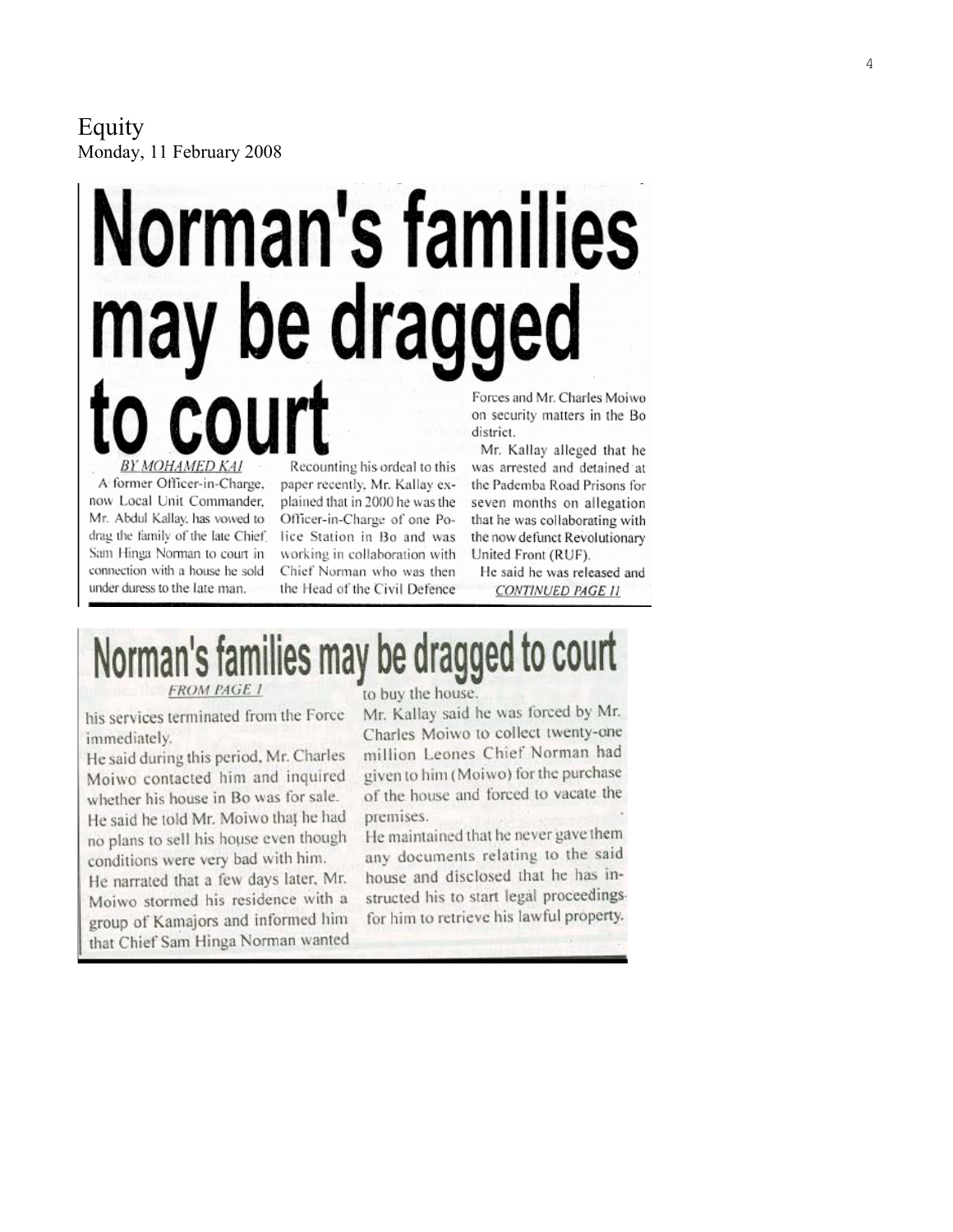# BBC World Service Trust

Friday, 8 February 2008

#### **Gambian Former Rebel Tells the Court about Taylor Support to RUF**

By Abdul Rashid, at The Hague

RASHID: The Judges of Trial Chamber II of the Special Court for Sierra Leone have not been as busy as they are since the Prosecution's eleventh witness took the stand. They constantly interrupt the young lawyer performing the direct examination for the Gambian insider witness. The Judges intermittently told the young prosecution lawyer to avoid leading questions, rephrase his questions for clarity, and spell difficult African names he's using as references.

Notwithstanding, Suwandi Camara, the Prosecution's eleventh witness has testified that the plan for Gambians and Sierra Leoneans to participate in the war in Liberia was fixed in Burkina Faso by Charles Taylor, Dr. Mani – a Gambian – and Foday Sankoh.

Suwandi said the plan was put together with the understanding that if Taylor succeeded in his war he would assist Dr. Mani and Foday Sankoh with their plans to launch rebel war in both Sierra Leone and the Gambia. Suwandi Camara, testifying in the Gambian Mandingo language, speaks through the Court's interpreter.

CAMARA: That is Dr. Mani, our leader, who gave those 16 people to Charles Taylor. I said these three leaders – Dr. Mani, Foday Sankoh, Charles Taylor – had a meeting at Burkina that we are going to help Charles Taylor. When Charles Taylor succeeds in his war, he will also help us. And also, he told me that these people were going to do their communication training at Liberia.

RASHID: Suwandi Camara told the Court that he was an instructor at the Gbartala Cobra Base in Bong County. On direct examination, Suwandi testified that two members of the Gambian group were assigned to Foday Sankoh to launch Sierra Leone's civil war.

CAMARA: These were the people of [Sofagu] who Charles Taylor assigned to go and join Sankoh to start the war in Sierra Leone. I said these people, [Lauren Campaware], Ibrahima Bah, these were working in Sierra Leone for said Foday Sankoh. These were the people who first went to Sierra Leone to start the war. But these people used to go to Sierra Leone and come back to Liberia because they have their wives and children in Liberia. They go to Sierra Leone and spend some time there and then come back to Liberia.

RASHID: Suwandi, the Gambian testifying against Taylor, said he trained a lot of fighters including a large number of the Small Boys Unit (SBU) at the Cobra Base. He said he trained many boys as young as 9, 10, 13 and 14 years. The Prosecution's eleventh witness told the Court he trained Liberians and Sierra Leoneans at that base.

CAMARA: Let me tell you, Liberians used to come there. Sierra Leoneans used to come there. I know the nationalities of these two countries who comes there for training.

The trial of former Liberian President Charles Taylor, which resumed on January 7, enters its second month without any interruption.

Abdul Rashid for Search for Common Ground and BBC World Service Trust, at The Hague.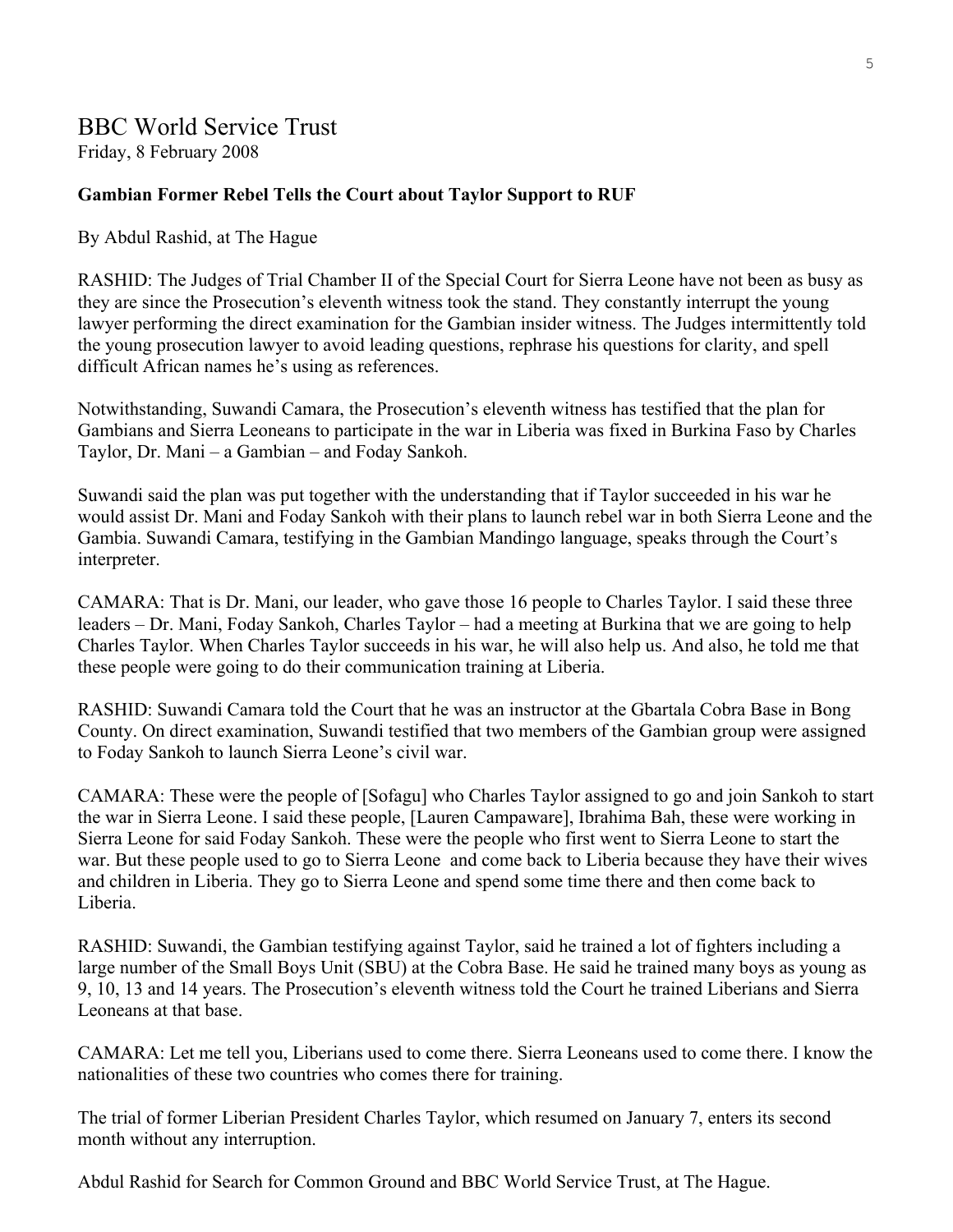## Voice of America Friday, 8 February 2008

## **Former Liberian President Taylor's Imprint Still Felt in Guinea**

By Nico Colombant Bokoni

**While former Liberian president, Charles Taylor, is being tried in The Hague for alleged war crimes in Sierra Leone, his imprint is still being felt in the neighboring country of Guinea as well. Some of his fighters repeatedly attacked villages there in 2000 and 2001. Women are only starting to recover from being kidnapped and abused, while former fighters who remained in Guinea also feel persecuted. VOA's Nico Colombant reports from the village of Bokoni, near the borders with Liberia and Sierra Leone.**



War victim and widow Ouidoh Sorogoui

Birds chirp in a courtyard as Ouidoh Sorogoui spins yarn at the entrance of her home, making clothes for other villagers.

She recounts harrowing tales from the Taylor era.

Taylor-backed Revolutionary United Front fighters from Sierra Leone along with soldiers from Liberia's army, and fighters recruited from refugee camps in Guinea, repeatedly attacked this village in 2000 and 2001.

Her husband was killed. Women, including herself, were taken hostage, to become porters, cooks, and sexual slaves.

Sorogui explains how she was forced to steal from other people's farms at gunpoint. She says younger women were raped. She says at one point she was asked to walk on all fours naked, but refused and asked to be killed instead.

Sorogui says she finally escaped, naked, walking through forest back to her village.

During her ordeal, she tore up an ankle, which has now doubled in size. So, she sits and spins yarn to stay off her feet.

Other former victims who are helped by a local non-governmental organization sell vegetable oil at a market in the nearby town of Macenta.



Aid worker Amadou Oury Bah

Aid worker Amadou Oury Bah has been helping women with similar stories from 40 villages and towns.

"Most of these women suffered from sexual abuse and have been used as sexual slaves," he said. "They carried out some manual labor and [were] kept in cages without movement."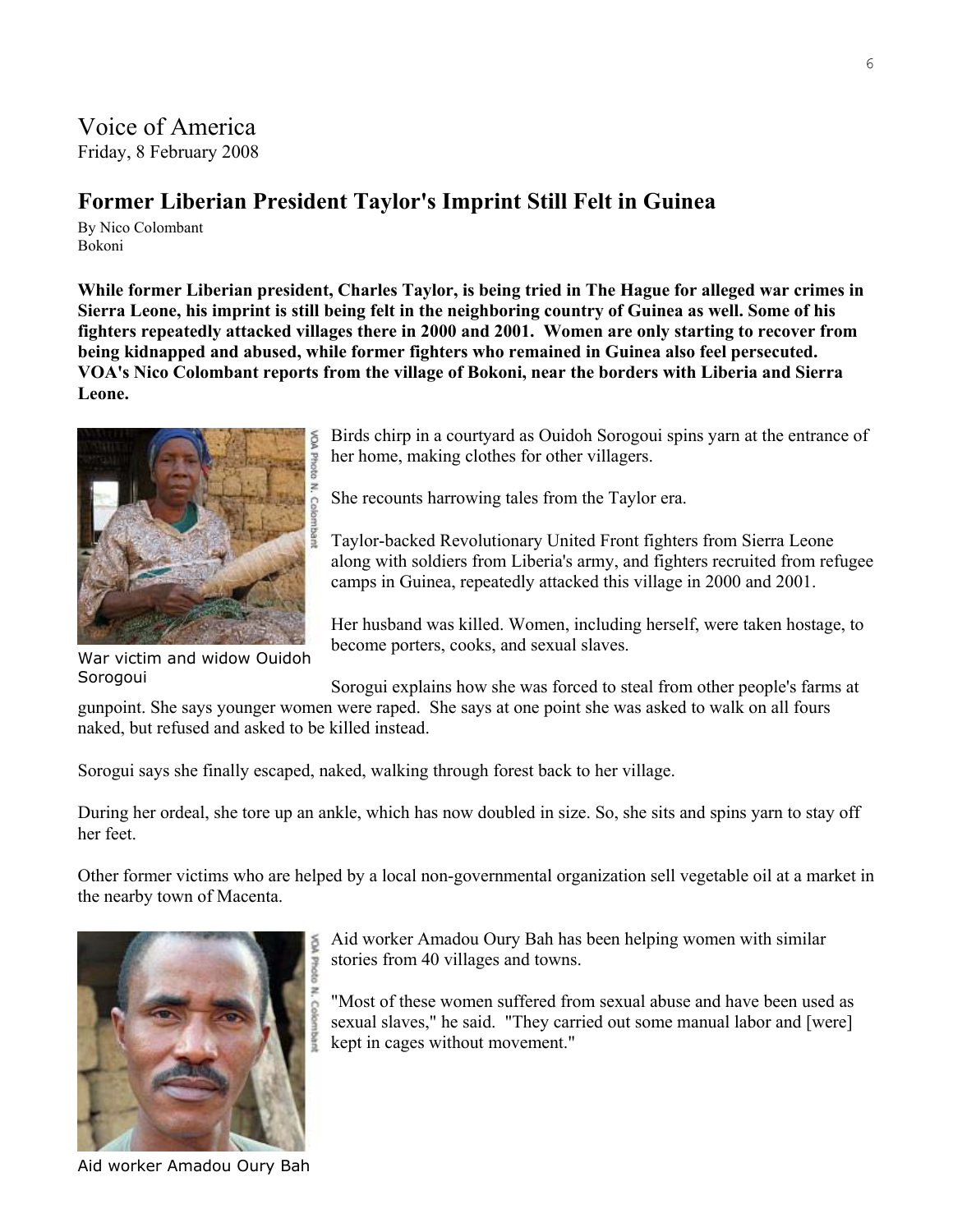Guinea's army finally chased away Taylor's fighters from this region and then backed rebels who along with another group of fighters, backed by Ivory Coast, helped force Mr. Taylor into exile. The former Liberian president was then extradited from Nigeria and eventually sent to The Hague for trial, for his alleged crimes in Sierra Leone.

Bah says that for people affected by this turbulent time in West Africa's history wounds of war go away much slower than the fighting.

"We found upon their return that most of these women were stigmatized and some of them were rejected by their husbands and some relatives," he added.



Women were abused in villages like Bokoni



Government official Marguerite Guilavogui

information about the little girl."

A regional government official in

charge of women's issues, Marguerite Guilavogui, says men rejected these women after saying they had been passed on from one fighter to the next. She says some husbands abandoned them, and that the war also created many widows and orphans.

Many women also never returned. Bah tries to track down minors who disappeared, including one young girl who was kidnapped when she was a toddler.

"She was about three years old when she was adopted by the rebels and taken to Liberia in Lofa county," he explained. "According to information we received, she was there with one of the rebel leaders, who felt threatened and fled from Liberia to Ghana. Since then, we have had no

Bah says he is trying to help the hundreds of women who did come back. He wants to make them more independent and confident in themselves with revenue generating projects, like making soap.

Abraham Bility helps former Liberian and Sierra Leonean child soldiers who feel persecuted now that the fighting is over.

"They are still considering anyone who can speak English, they consider you as somebody who is supporting Charles Taylor," he said.

Many are too afraid to go back to their home countries where they think the situation would be worse for them. Many were recruited as fighters in refugee camps, from groups that had fled Liberia following the start of the initial Charles Taylor-led rebellion, which began in 1989.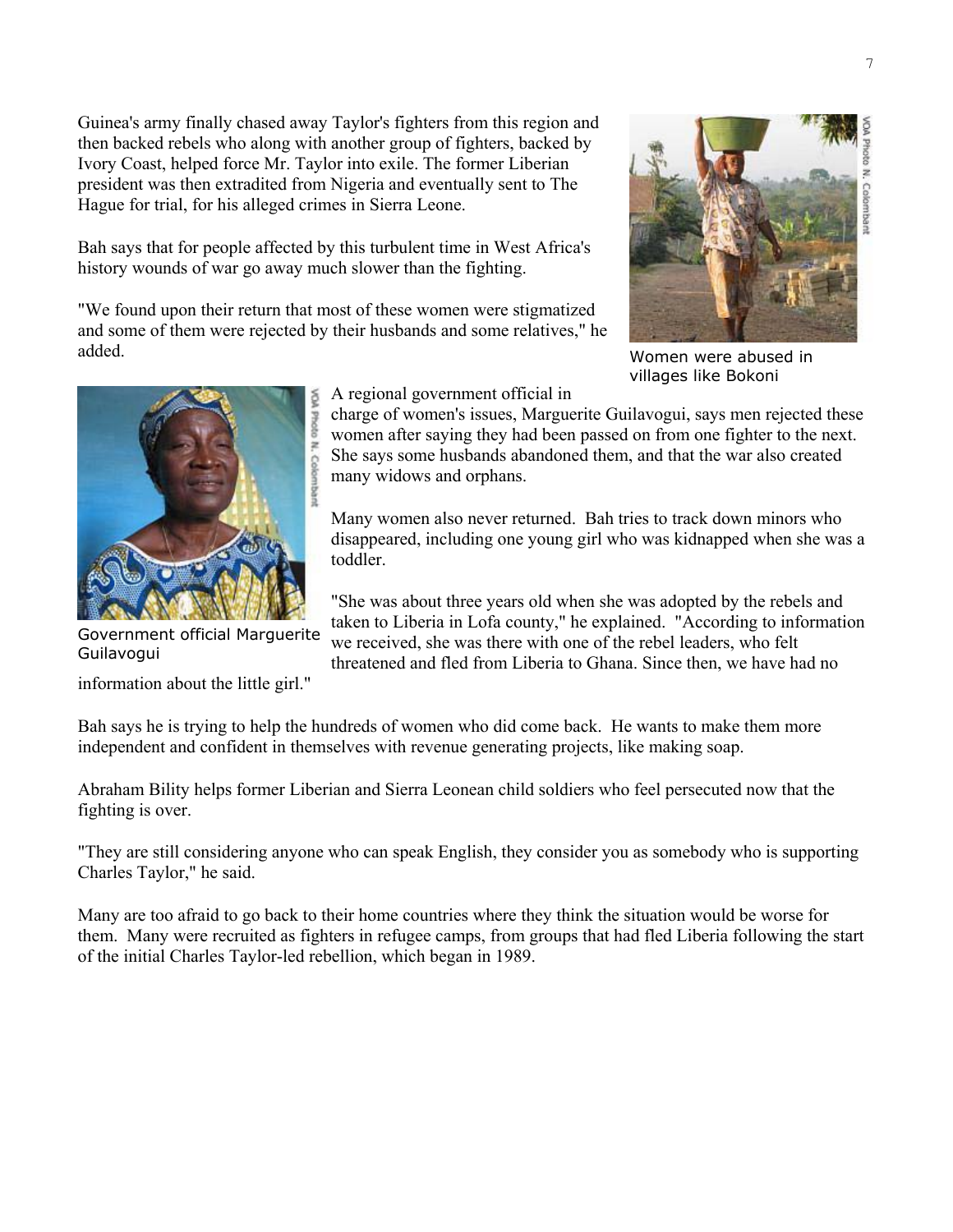

Mari, 13, in Bokoni

"We have 112 children who were involved in the war during the Charles Taylor regime," added Mr. Bility. "We are trying to talk to the community now, the quarter chief, the prefect, the governor of this forest region to allow them to move freely but they consider them to be the troublemakers in the community."

Back in Bokoni, in another courtyard, Mari, 13, is doing dishes. Her mother was taken away from her by rebels during the war, and then died after returning to the village.

Mari says she never wants to see another armed man disrupt her peaceful village, or anywhere else in Guinea.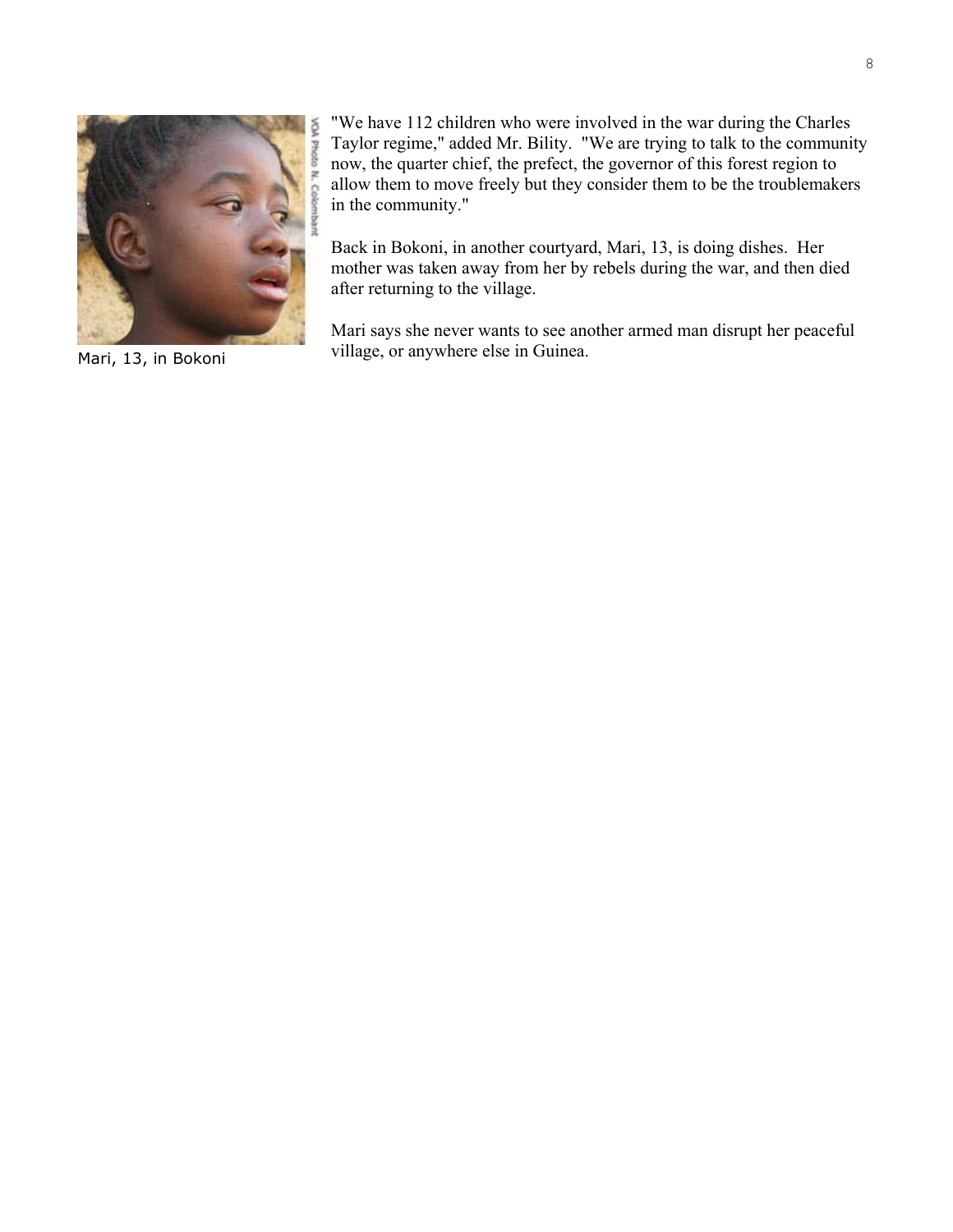**United Nations Nations Unies**

United Nations Mission in Liberia (UNMIL)

## **UNMIL Public Information Office Complete Media Summaries 8 February 2008**

*[The media summaries and press clips do not necessarily represent the views of UNMIL.]*

#### **Newspaper Summary**

#### **UNMIL Clarifies Media Reports on Drawdown Process**

(The News, The Informer, Heritage, Public Agenda and The Parrot)

- The UN Mission in Liberia in a statement circulated Thursday says its attention has been drawn to media reports misquoting the mission's Military Deputy Chief of Operations, Lt./Col. Greg Tasker, o the drawdown process. These stories reported that the Mission's drawdown process will leave only 2,450 UNMIL troops in Liberia, by September this year.
- The statement reiterated Lt. /Col. Tasker's statement that, in keeping with UN Security Council Resolution 1777, UNMIL is authorized to reduce its military forces by 2,450 personnel. This clearly means UNMIL will still be maintaining more than [11,000] half of the current number of peacekeepers in Liberia by September.
- Despite this misconception, the relevance of UNMIL continues to be seen and cherished and as can be deduced from recent media reports, the population is upbeat about the mission's achievements, particularly in consolidating peace and stability in Liberia.

#### **Bomi Superintendent Craves UNMIL's Intervention in Administrative Problems at Key Rubber Plantation**

(Daily Observer)

• The Superintendent of Bomi County, Mohammed Massaley, is requesting the United Nations Mission in Liberia (UNMIL) to intervene in the administrative problems at the Guthrie Rubber Plantation, a farm sandwiched between Grand Cape Mount and Bomi Counties in western Liberia.

#### **Accident Victim Father Appeals to UNMIL**

(The Inquirer)

• [sic:]The father of a little girl killed in an United Nations Mission in Liberia (UNMIL) accident that occurred on November 29, 2007 is appealing to the mission to see reason and respond to him. Mr. William Zazay, Jr. whose wife was also involved in the accident said since the accident occurred, nothing has been heard from UNMIL. Mr. Zazay in a document submitted to the INQUIRER said on November 29, 2007 an employee of UNIML, in the person of Mr. Brainislau Bozonuia took away the life of his daughter, Willioma Kolu Zazay and three other persons and left more than 12 persons seriously injured on the Tubman Boulevard in Congo Town. According to the statement, police investigation revealed that Mr. Bozonuia the operator of UNMIL 255 misused his lane while driving with excessive speed, leading to recklessly killing Willioma Zazay and three other persons.

#### **NIC Attracted US\$150M Investment in 2007**

The Inquirer, The Analyst)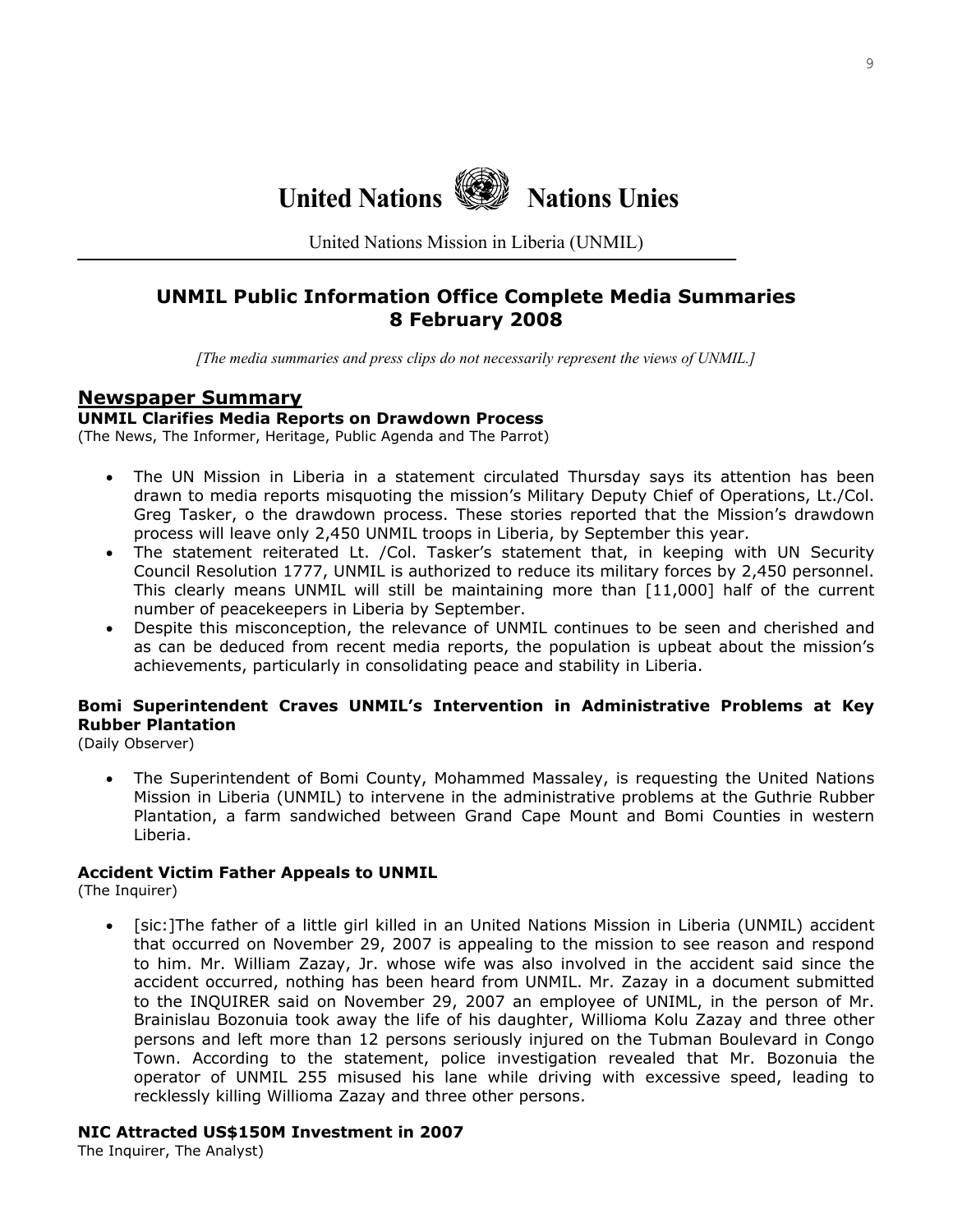- The Chairman of the National Investment Commission (NIC), Dr. Richard V. Tolbert, has disclosed a staggering US\$150 million investment attracted by his commission in 2007 due to commitment and dedication to the country for growth and development following years of civil strife.
- In an interview with reporters, Dr. Tolbert expressed his satisfaction over the level of cooperation from investors who went through the entity's system. Speaking further he named some of the investors as Equatorial Bio Fuel, Liberia Mining Incorporated and the much talked-about Buchanan Renewable Energies Incorporated (BRE) among several others.
- The NIC boss added that with the level of improved business climate in post-war Liberia, he is optimistic that the country is "heading for glory in a not too distant future".

#### **Four Swindlers Arrested for Duping Businessman of Over US\$17,000**

(New Democrat, Heritage, The Informer)

• Police in Monrovia have arrested four persons and charged them with theft of property. According to a police charge sheet, the suspects Nmadi Okafor, Hilary Obi, Rita Guzeh and Theo Sackie were recently arrested for allegedly duping one Octavius Kpan of US\$17,000 under the pretext that they would sell him animal vaccine. The suspects are presently in detention are to appear in court shortly.

### **Radio Summary**

#### **Local Media – Radio Veritas** *(News monitored today at 9:45 am)* **Senate Financial Report Sparks Concern**

- Some members of the House of Senate have rejected the financial report of the suspended Chairman of the Ways, Means and Finance Committee, Richard Divine, which covered the period July 31, 2006 to June 30, 2007.
- Senators Lahai Lasanna and Joyce Freeman of Bomi and Montserrado Counties denied receiving the amount reflected in the report for their foreign travels.
- Senator Gbezohngar Findley of Grand Bassa observed that the report is marred by discrepancies and requested an audit.
- Meanwhile, the President of the Senate, Vice President Joseph Boakai has named a fivemember committee to evaluate and analyze the Devine Report.

*(Also reported on Star Truth F.M. and ELBC)* 

#### **U.S. Based Lawyer in Liberia to Train State Prosecutors**

- A former U.S. Prosecutor, Cllr. William Gardner is in the country to help strengthen the prosecution arm of government on how to probe and gather evidence in corruption cases.
- Cllr. Gardner who now serves as a Defense Counsel in the US worked for nine years fighting corruption and is also expected to train criminal investigators of the Liberia National Police.
- Solicitor General Tiawon Gongloe said the lawyer's visit comes at a time government was preparing to prosecute some of its corruption cases.
- Former Transitional Chairman Gyude Bryant and several officials of his transitional government are standing trial for alleged corruption.

**\*\*\*\***